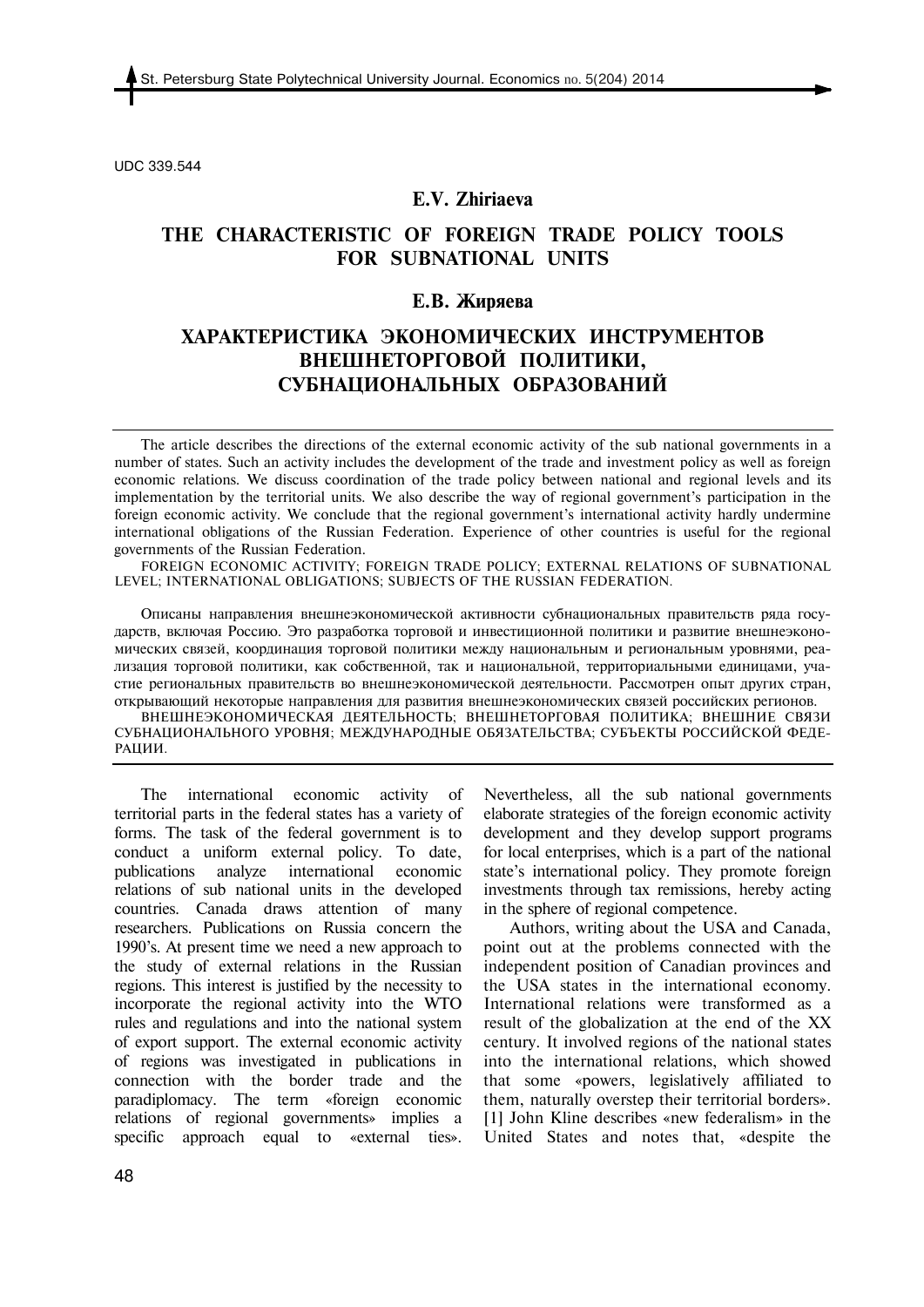constitutional exception of the states from the sphere of foreign affairs, penetration of global economic interdependence exceeds legal borders of states». [2]

The aim of this article is to create a framework for a versatile approach to the regional government's actions in the international economic sphere and to apply this framework to the regional level of the Russian Federation. In a federal state, unlike unitary one, there is a government level represented by lands, cantons and subjects. This particular level is an object of research in this article. International economic policy elements, specific for this level, are the subject of the study.

Most publications on this subject relates to a certain range of developed states. Thus, it is possible to assume that the democratic culture and political traditions of these countries brought a phenomenon of the regional international activity to life. This article compares the Russian Federation with several developed states. According to the Constitution, Russia is a federal state and consists of 85 subjects. They are: republics, regions, areas, cities of federal significance, autonomous regions and autonomous areas.

The advantage given to the federal level by the constitution provides the unity and territorial integrity of the national state. [3] The federation type is one of the factors which define the authorities' distribution in the country. It can be as follows:

 — multinational, owning the broad rights of self-government (Canada, Switzerland, India), or territorial (USA and Germany);

 — descended from the associations of independent territories (the USA) or transformed into the federation from the unitary state (Switzerland, except for the Jura canton);

 — symmetric, with the identical legal status of territories or asymmetric (the USA, Brazil, Argentina, Germany, Austria);

 — multicultural (India and South Africa) or monocultural;

 — real, having federal relations in the state (Germany, the USA), and «fictitious» (Brazil, Mexico, Venezuela);

 — «strong» where the federal center has extensive authorities (the Russian Federation) and «weak» [4]. Researchers name Bosnia and

Herzegovina «the weakest federal state in the world» [5].

As it seems, the international activity is rather inherent to sub national governments of multinational federations where territories such as Quebec in Canada have a right for selfgovernment. The origin also matters. The subjects of the federation which arose from the unitary state can hardly transfer authority to the center; rather they can expect the center to delegate authority to them. In the asymmetric federation certain subjects possess a wider range of powers than other ones. Tatarstan as a republic has the largest list of authorities while the Khanty-Mansi Autonomous Area has a subordinated status as a part of the Tyumen region and it has less authority. Both of them are exclusively endowed with the natural resources. «Federalism is a matter of relations», — Y.P. Boyko [6].

Features of the economic interaction of the territory with the world are formed on the basis of characteristics which distinguish one region from another within the federation. Orientation on the international relations is obvious for the territories endowed with certain export resource. Both in Australia and Canada the regions endowed with resources, develop especially close international relations because operation with natural resources to a high extent depends on foreign investments and export markets. So, 40 years ago, Queensland and Western Australia, two peripheral Australia states, found out that their development was a concern of the international community: «The mineral boom tended to strengthen communications between remote states of Australia, on the one hand, and the foreign markets and financial centers of Japan, the USA and Europe, on the other hand, instead of strengthening relations between these states and the industrial Southeast of Australia» [7].

We determine the following aspects of the international economic activity of the sub national units:

1. Development of trade and investment policy and the development of foreign economic relations;

2. Trade policy coordination;

3. Trade policy implementation;

4. Participation in the international economic activity.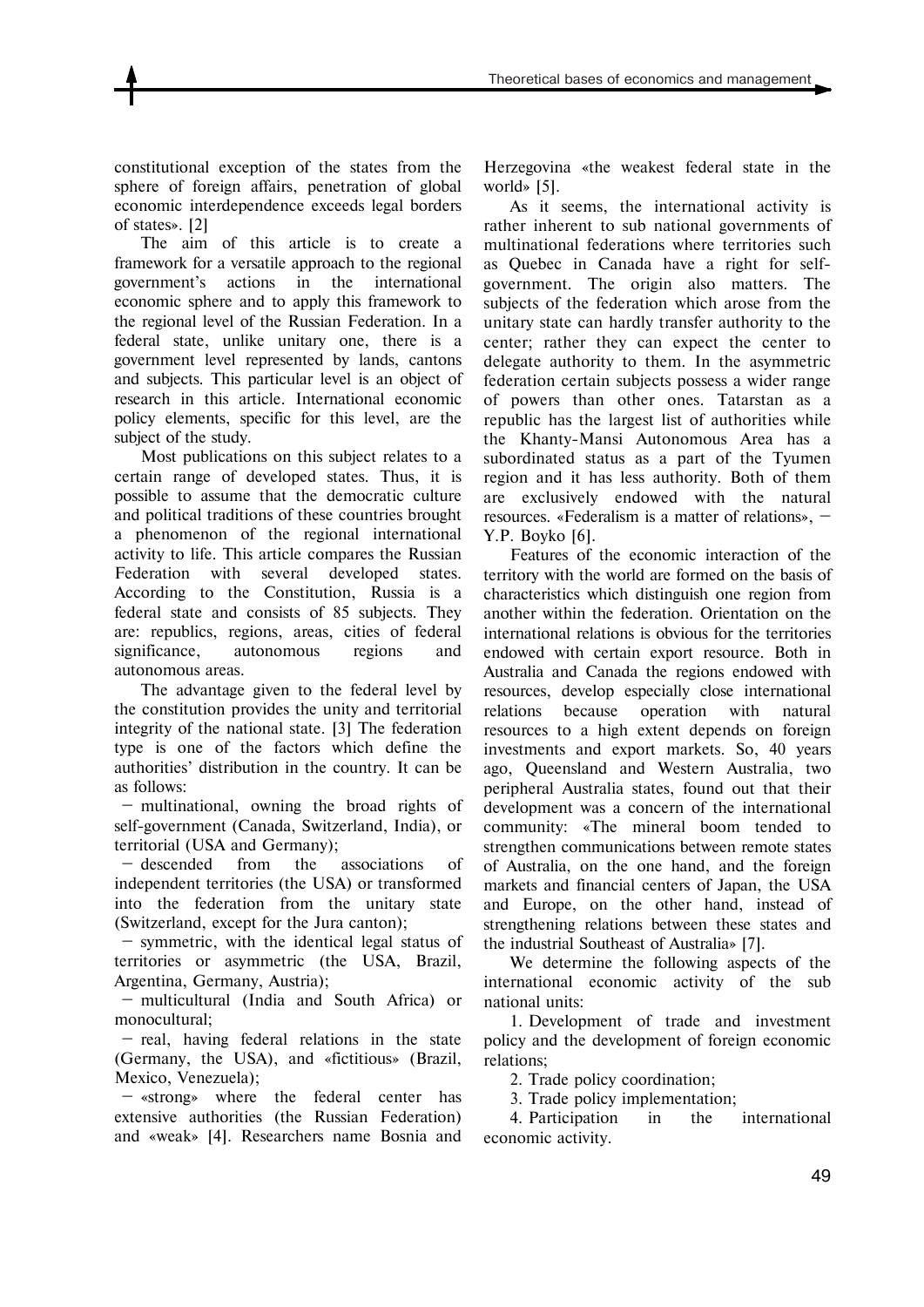**The development of trade and investment policy and the development of foreign economic relations.** Countries form their international economic policy at the level of their customs unions or economic unions, and in the absence of economic integration  $-$  at the national level. Sub federal governments involvement in the trade policy was historically peculiar to Canadian provinces. Ties of Quebec were mostly political, educational and cultural in 1960's and 1970's. Other provinces of Canada always placed emphasis on the economy. In the 1980's all of them were concentrated mainly on economic problems. Provinces were interested in promoting trade and attracting investments. British Columbia had a broad incentive program. All the provinces created trade policy groups coordinating activity of various agencies and making recommendations to prime ministers who had extreme interest both in multilateral and bilateral (Canada  $-$  USA) trade issues.

In the 1970's Alberta acted as the leader having formulated suggestion to include all the provinces as partners in the federal trade negotiations with other countries. Up to the middle of 1980's the provinces' participation in GATT and negotiations on free trade between Canada and the USA reached an exceptional level [8].

Jennifer Keefe identified three mechanisms which help Canadian provinces participate in a trade policy process of the country: consultations, ratification and participation in delegations at the negotiations [9].

N. Skoutaris notes: «despite popular belief, national states don't possess monopoly of authorities at the area of foreign affairs» [10]. In his article he tries to understand how various European constitutional orders permit the creation of a «subnational constitutional space» which allows their constituent territories to be active in the international sphere. His work is focused on the constitutional orders of those EU countries where regional level possesses the right to participate in the formation of the international policy. These EU member states include federal Austria, Belgium and Germany, and also Italy, Spain and the United Kingdom. Though the Austrian lands have only very limited authorities to conclude the agreements, their ability to influence the formation of foreign policy is stronger. With regard to the EU problems, the

Austrian Constitution goes quite far and establishes requirements for the national government to inform regional and local authorities about these matters both directly and indirectly through the Bundesrat. While federal cultures of Austria and Germany are based on long-term cooperation of different levels of the government and guarantee constitutional obligations to inform and consult the regional level, the Belgian political system has led to the establishment of a really substantial procedure of coordination. Responsibility to enforce the federal legislation is distributed between the «center» and autonomous authorities in the systems where sub national units possess legislative authorities guaranteed by the constitutions. In this case it is hardly surprising that there are special mechanisms to ensure compliance of regions with the international obligations in the EU member states. It is essential for the EU, because a member state can become responsible for noncompliance with the EU directives even if the fault falls at the sub- state level. According to article 16 (4) of the Austrian Constitution, all the territories should take necessary measures for the international agreements implementation within the sphere of their competence. The territories have to make up losses for their illegal actions if the federation has to appear in the EU court.

The Federal law «On the basis of the national regulation of the foreign trade activity» [11] in the Russian Federation defines spheres where sub national governments is allowed to act. They are: negotiations with foreign counterparties, conclusion of the agreements and the formation of foreign trade activity programs. Programs of the international economic activity in some regions are components of social and economic development strategies. In some cases regional governments issue a program as a separate document if this activity prevails.

With regard to the investment policy, the legislation of the Russian Federation gives the territorial units a right to pass laws and regulations concerning the limits of the regional authority and the common authority of the federation and regions. Subjects of the Russian Federation can provide incentives, guarantees and finance for foreign investors at the expense of Russian Federation subjects budgets and extra budgetary funds. The tax legislation of the Russian Federation allows territorial subjects to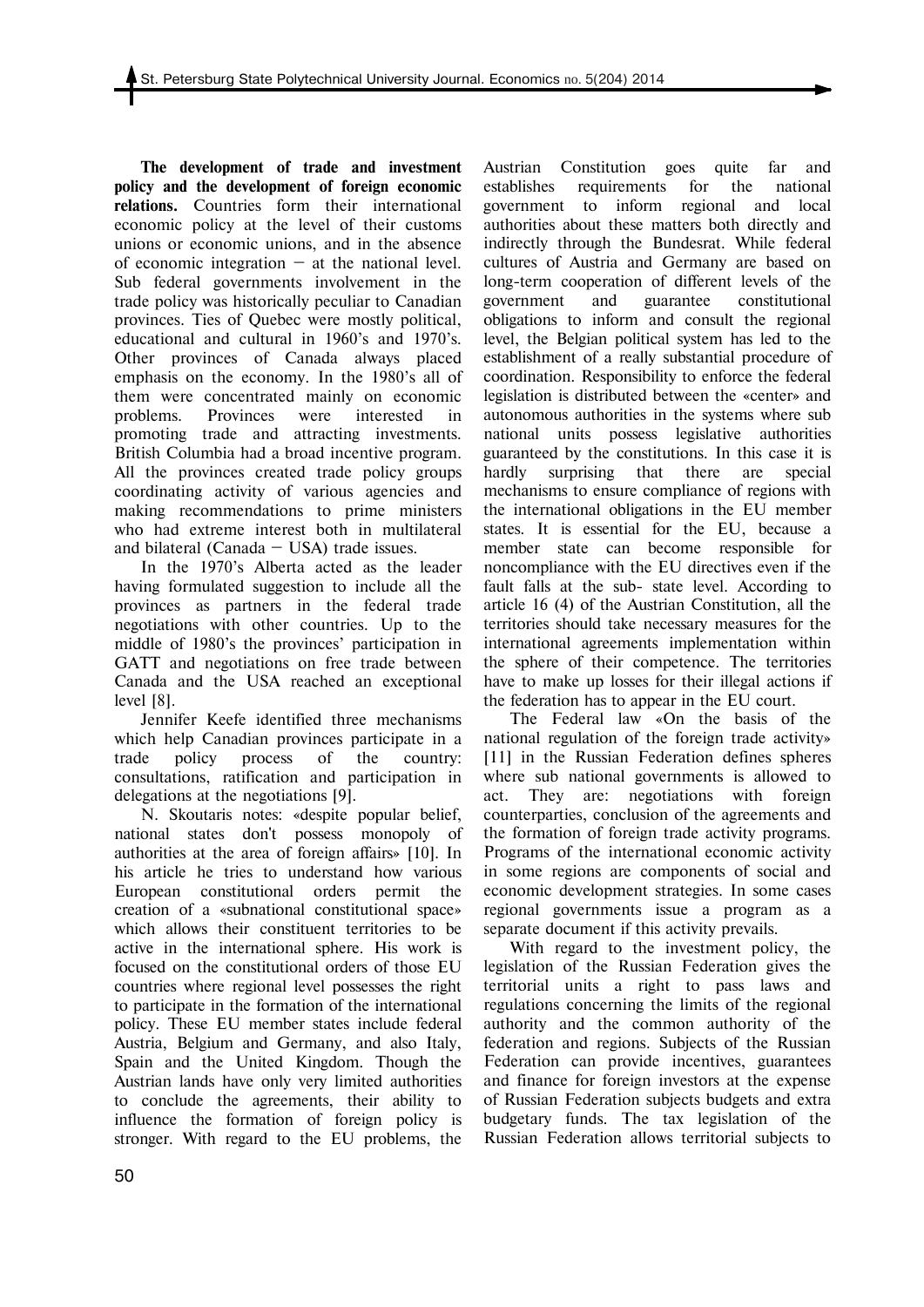dispose a part of the profit tax they obtain on condition that the budget remains at least 13.5 of 18 % of the profit. The difference between these values can be provided in the form of tax remissions to the investor.

The regional legislation usually doesn't differentiate domestic and foreign investors. The Republic of Bashkortostan is among the exceptions [12]. The law lists foreign investment activity support measures such as guarantees, tax cuts, information support, infrastructural assistance and organizational and legal support.

**Trade policy coordination.** The international economic activity of the regions can support the whole state foreign policy if it is coordinated. According to the research, there were used about three dozens of formal mechanisms to coordinate provinces involvement in the international economic relations in Canada, and a number of special arrangements were reached in response to the specific problems of the provinces. As a result, several techniques were developed to represent the interests of the provinces. For example, the Embassy of Canada in Washington formulated a special position from which inquiries of the provinces could be considered. While efforts of provinces to receive independent representation in GATT were rejected, representatives of the provinces received the invitation to join the Canadian delegations in the ILO, UNESCO and to participate in the work of subcommittees of the joint commissions with the EU and Japan [2].

In the United States one program, often mentioned by researchers as the early attempt to stimulate the federal cooperation with the states in foreign policy, started in 1976 due to the efforts of Senator James Person who acted as the author of the legislation change. The idea was to delegate staff members of the International Department to other state and private institutes, including governments of the states and local governments on the temporary basis [2].

The Russian Federation has the same as the United States number of subjects of the federation which have their own responsibilities.

The problem of the policy coordination between the federal and subnational level is of current importance for both countries. According to the legislation of the Russian Federation [11], the federal executive authority is expected to

coordinate draft plans and programs in the field of the foreign trade activity development which could infringe interests of sub national units on those aspects which are placed in their competence.

Executive authorities of the subject of the Russian Federation are obliged to inform the federal body on all the actions undertaken concerning their joint competence in the field of the foreign trade activity. The procedure of this coordination is established by the special law [13].

**Trade policy Implementation.** The researcher of the American federalism John Kline points out foreign trade policy implementation as a problem. In the USA the legislative priority of the national government was never questioned in this aspect but sub national states were capable of mobilizing internal political instruments in the legislative sphere to prevent execution actions in the international sphere by the national government [2].

The Russian Federation's law «On the basis of the national regulation of the foreign trade activity» defines several methods at the disposal of the federal authorities, which are tariff and non-tariff measures, bans and restrictions on trade in services and in the objects of the intellectual property rights and also economic and administrative measures directed to the international trade activity support. This regulation is carried out by the federal executive authorities.

In the sphere of the policy implementation, the law prescribes to territorial governments some support for the benefits of enterprises, namely: the maintenance of representatives of the territorial subject of the Russian Federation at trade missions of the country; establishing their own offices in other countries; implementation of the regional programs of the international trade activity; information support; development of insurance funds.

In 2003 OECD published a report about the local and regional governments participation in the trade policy in Russia [14]. According to this report, some regional governments actively promoted international trade and investments, while others established barriers for international and sometimes interregional trade and it was obvious during the crisis of 1998.

Those barriers to trade with other areas which were generated by the financial crisis did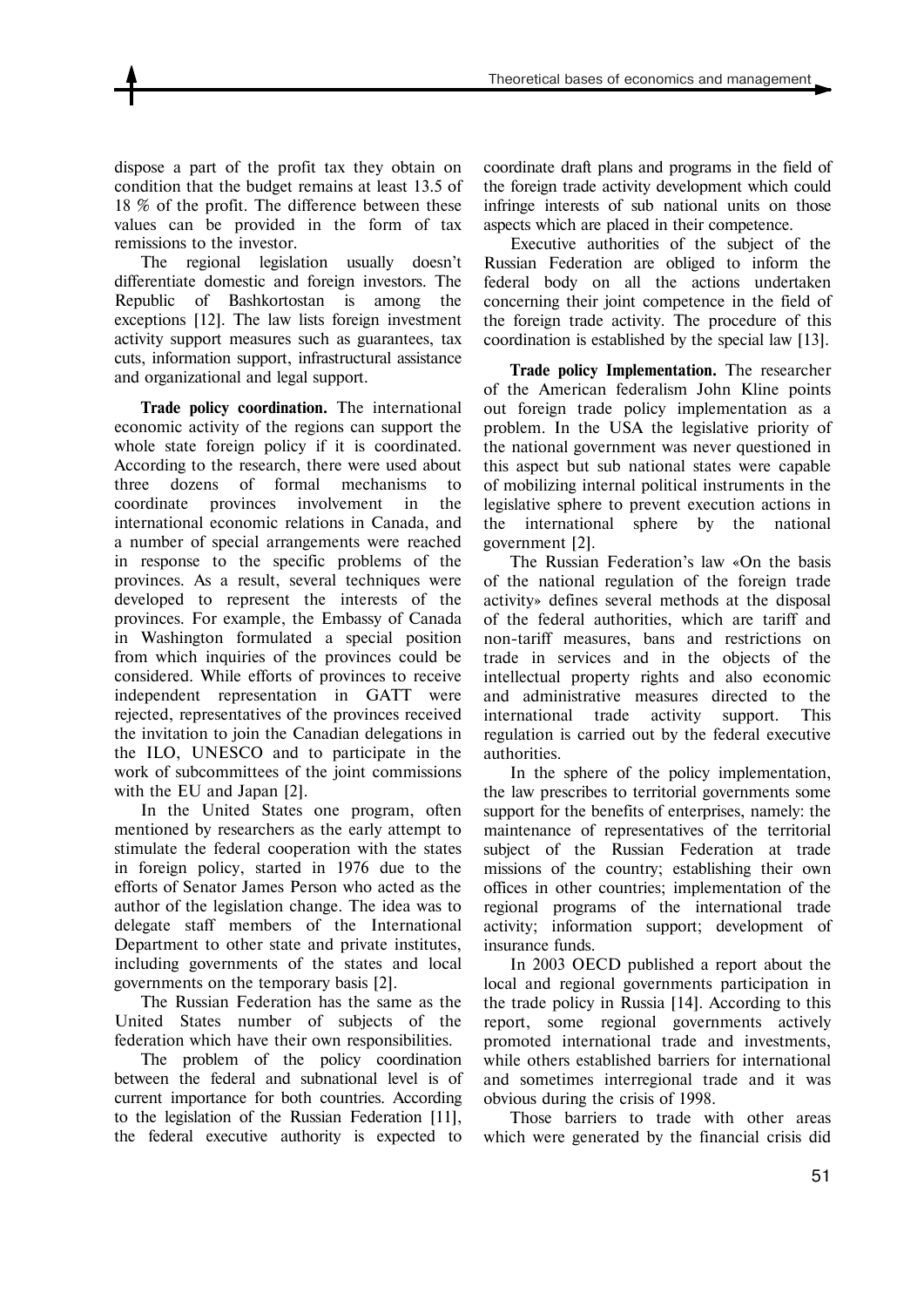not last long. Some protectionist initiatives never left a discussion stage.

At that time one of the main priorities of the government was not to undermine obligations which were already reached during the WTO negotiations because of the regional laws and methods. The research shows that the federal authorities took steps to bring regional laws in accordance with the Constitution of the Russian Federation and the federal laws, after consultations with the regional governments concerning obligations on the international trade. OECD review gives some examples of those inadmissible measures at the regional level.

The conclusion of the report shows that regional governments which pursue open market policy will less possibly interfere with the decisions of local export producers. Referring to the central government support of the trade policy compatible to multilateral disciplines, more liberal regional governments will probably strengthen the federal policy rather than undermine it.

Finally, authors of the 2003 review stated that Russia's accession to the World Trade Organization hit the headlines of all the mass media, and regional officials participate in numerous seminars on the WTO policy. The first thematic research conducted by OECD in 1998 showed that the WTO and its disciplines were actually unknown to the majority of regional administrations. The situation changed a few years later.

The experience of 1998 shows that protective tools are involved in a foreign trade policy during crises. During the crisis of 2008-2009, the regional authorities supported the local industry by tax cuts, subsidizing and lobbying cancellation of export duties. In March 2009 the government of the Russian Federation appealed to the regional administrations to submit their offers at the «round table» meeting concerning the development of Russian regions in the conditions of the world economic crisis consequences. Responses were presented by the 44 territorial subjects of the Russian Federation. They concerned the expansion of regional authorities; government procurements and state trading enterprises; protection of competition; subsidizing; budgetary relations; customs and tariff regulation; taxation; measures directed to a foreign trade efficiency increase; complex

measures of the certain industries protection; certification and marking; sanitary and phytosanitary measures; transport tariffs; restrictions for expats on the labor market. This list depicts a circle of problems which the federal government had to solve.

The year of 2013 was the period of the Russian regions' adaptation to the situation of the WTO membership. Regional governments had to develop adaptation plans. Owing to a large number of subjects it makes sense to structure them according to the typology of the social and economic development by the Ministry of Regional Development. The typology includes the world cities, the centers of federal significance as well as raw, old industrial, background, crisis and special regions.

Efforts to form financial export support institutes are made in Moscow, as it is the financial centre of the country. It is important both for Moscow  $-$  the leading region in the foreign trade of the Russian Federation in, and for other regions where services of Vneshekonombank and the Agency of Export Insurance are offered. Plans of several regions adaptation to the WTO membership include the interaction with the specified financial structures of Moscow.

Saint Petersburg also has financial institutions specialized in crediting export-import transactions. The Eurasian Bank of Reconstruction and Development presented in Saint Petersburg target credit lines to the financial institutions which lend corporate clients – exporters and importers. Saint Petersburg and the Northwest federal district, as a whole, traditionally provide transport infrastructure and sea access to the foreign market for various regions of the country. Revival of the international trade in connection with its liberalization has to affect positively the business environment and a city economy.

Raw materials regions of the country see the opportunity to advance local brands and environmentally friendly products onto the foreign market after the WTO accession. Product competitiveness is planned to be raised due to the introduction of international quality standards.

Adaptation programs of the federal centres such as the Leningrad region, Sverdlovsk region and the Republic of Tatarstan contain more specifics regarding to protective measures, rather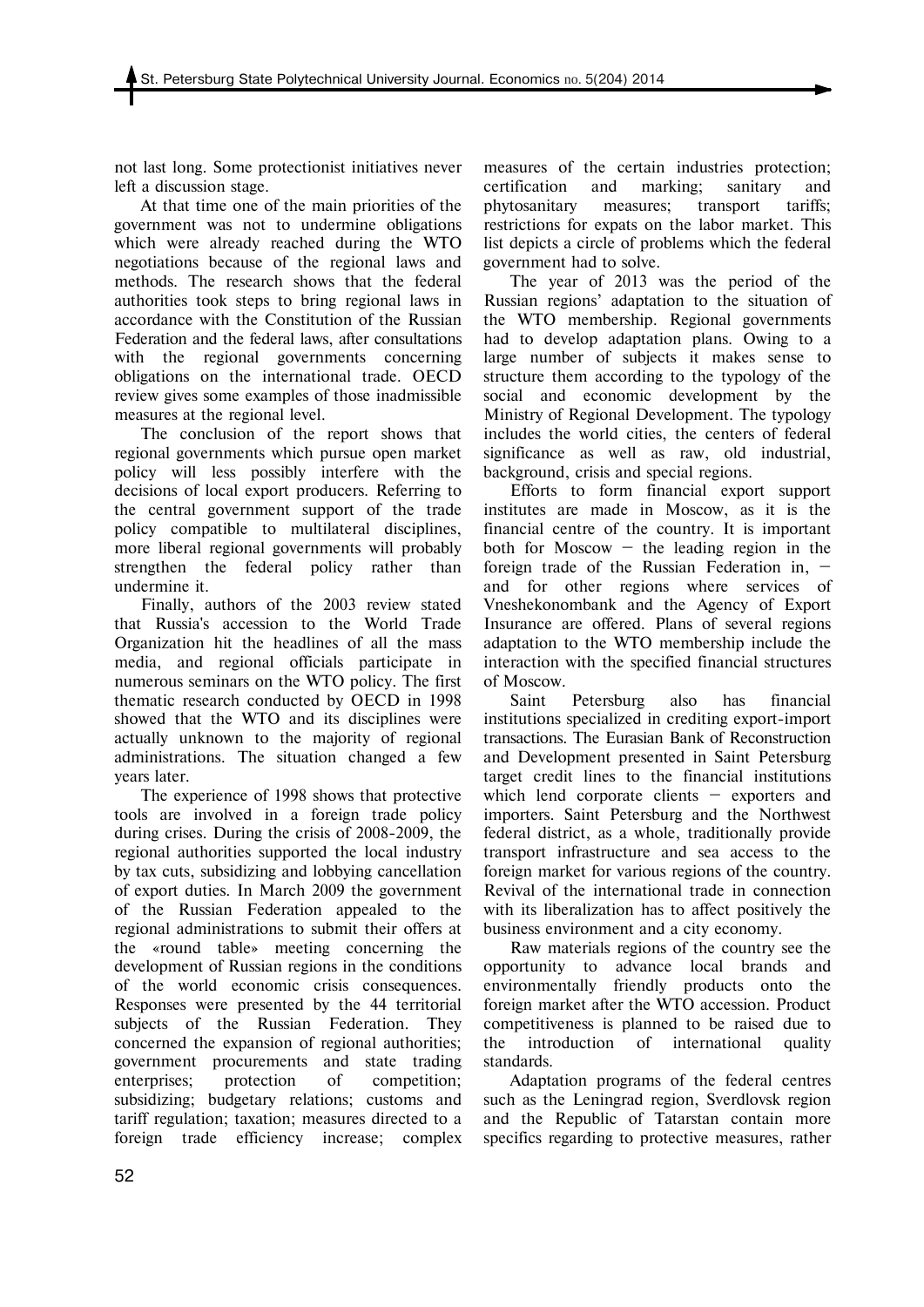than advance onto the markets with their own products. The special attention to the programs of most regions is paid to the «green» basket of agricultural subsidies. The state federal program of the agriculture development until 2020 provides the regions with an opportunity to accept their own programs and subprograms of the agricultural support in the forms of the «green» basket. The adaptation program of the Leningrad region involves all the subprograms offered by the federal program.

Thus the centers of the federal significance put forward many useful initiatives in the field of the foreign trade policy, necessary for other regions. Among those initiatives are monitoring import volumes of industrial goods and the dynamics of purchase prices dicrease of agricultural products. This will allow introducing all the necessary well-timed safeguard measures. Whith raw materials regions, which already have an access to foreign power markets, using the WTO membership for the active promotion of their new products, with the federal centers working out plans to protect domestic markets, it is crucial that old industrial regions realize the threat of mass downsizing in certain industries and they are concerned about the destiny of mono towns.

As for the background districts, in spite of the fact that it is the most numerous group of the Russian Federation subjects, they accepted only a few regional adaptation programs. Plans of the «background» subjects which are more or less successful, do not follow any certain policy. Foreign economic activity isn't of great importance for crisis regions and specialized regions.

The analysis of the adaptation plans showed that the raw materials regions having a wide experience in the foreign trade activity, see new opportunities while those subjects of the federation which still rely on the domestic market are hardly ready for changes, brought with trade liberalization.

**Participation in the foreign economic activity.** Creation and development of the state enterprises network was a key element in the economic policy of the Quebec government from 1960's. Despite limitated funds available, the government of Quebec carried out intervention in a large number of economic sectors

(electricity, finance, steel, mines, forest industry, and oil production). Corporate taxes were among political tools available to the province government. The «Societe de Developpement Industriel» as a state corporation of the province, had at its disposal the largest part of the budget of the Ministry of Trade and industry.The Department of Overseas Trade was established in 1983. The institutionalization of the foreign economic policy in Quebec occurred through creating state enterprises. Later the privatization program started. It gained its strength after the Liberal party victory in 1985. Nevertheless, the state enterprises didn't disappear. They were only reorganized. There was no resolute change in the policy. The state enterprises remained the primary tool of the Quebec economic policy. The «Caisse de depot et de placement du Quebec» started investing in the USA. «Sosiete Generale de Financement» had partners from other industrial countries which invested in the aluminum mine in Becancour. «Hydro-Quebec» sold the major part of electricity to the northeast United States. One can affirm that civil officers in Quebec created the effective state mechanism of the economic policy in the open economy [15].

Authors who studied Canadian state enterprises in 1986 noted that from the 1960's the provincial governments in Canada became producers of goods and services at the national and international markets. Provinces owned several hundred corporations, 15 of them were among the first 400 firms by sales. Another example given in the article of John Kline in 1986 is Lower Saxony which had 20 % of Volkswagen assets and had two representatives in the board of directors. It involved the government directly into the international trade and the company's investment decision making [2].

In the United States interests and roles of the states weren't so clear. The governments of the states in the USA traditionally were less involved in business operations, but administrations of quasi-public ports provided many states with the economically important trade centers [2].

The legislation of the Russian Federation doesn't treat the government of the regions as main participants in the international trade activity. Article 11 of the Federal law «On the basis of the national regulation of the foreign trade activity» allows territorial subjects of the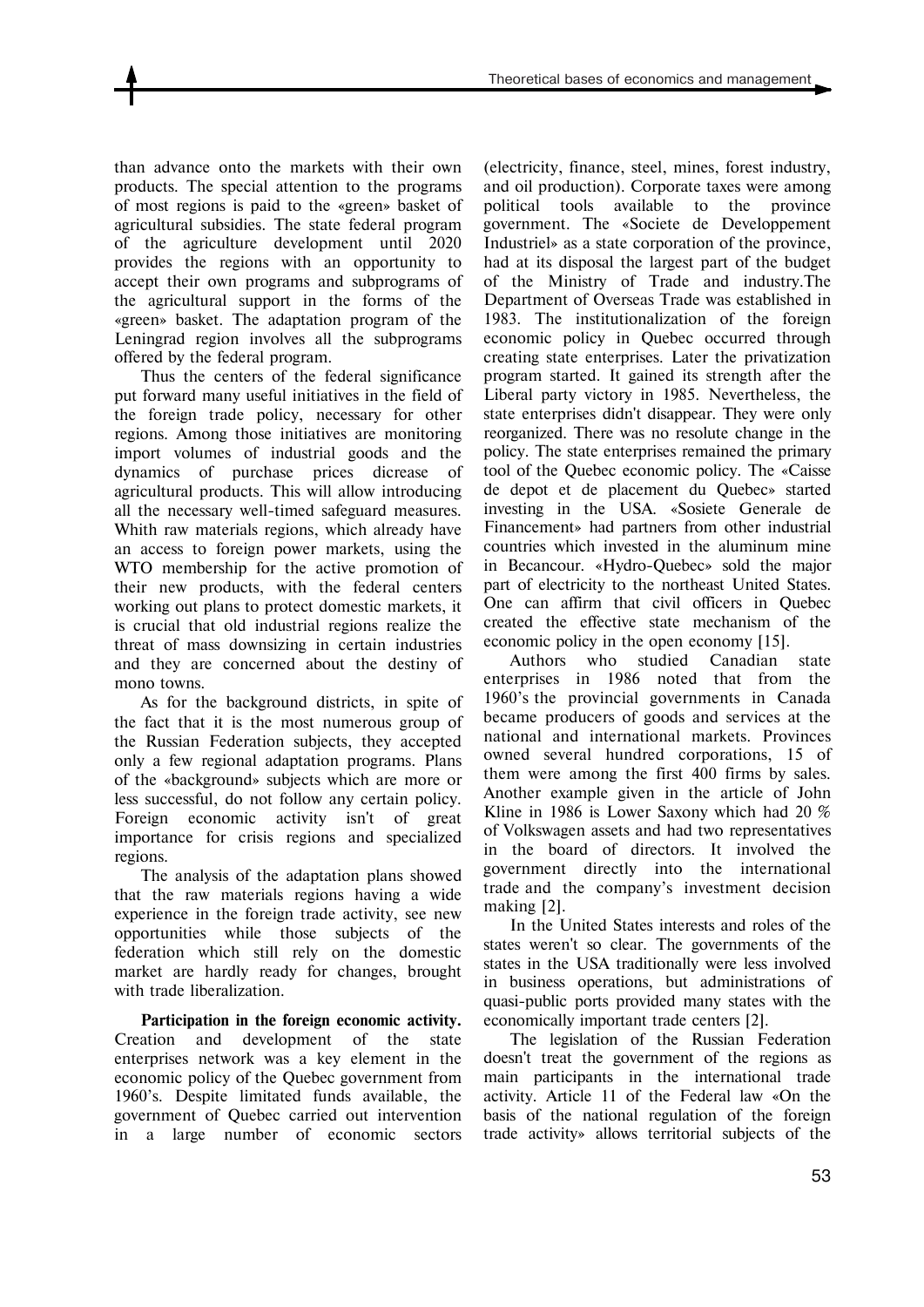Russian Federation to carry out foreign trade activity only in cases stipulated by the federal laws. Among the federal laws, related to economic activity but not to foreign trade, are the laws «On the special economic zones in the Russian Federation» and «On the agreements of the product partition».

The regional governments are involved in organizing the special economic zones activity. The Government of the Russian Federation receives the claim for the establishment of a special economic zone from the supreme executive body of the Russian Federation subject.

The agreement has to be concluded between the governments of two levels. By this agreement the territorial subject of the Russian Federation is obliged to transfer the land and other real estate objects located within the borders of a special economic zone to the management body which is appointed by the national government for a certain period of zone functioning. Functions of the authorized body are carried out by the Ministry for Economic Development of the Russian Federation. Financing the infrastructure in the special economic zone is effected both at the expense of the federal budget and budgets of the subjects of the Russian Federation. These obligations can be fulfilled by contribution to the authorized capital of the company which manages a particular economic zone. Development of the unified state policy in the area of forming and functioning particular economic zones and their management are assigned to the Ministry for Economic Development of the Russian Federation. The Ministry can delegate several authorities to the executive authority of the subject of the Russian Federation or Management Company; all three of them constitute the unified centralized control system of the specific economic zones. The supervisory board has to be established to coordinate their activity. The members of the board are representatives of the Ministry for Economic Development, executive bodies of the government of the Russian Federation subjects, Management Company, residents of a particular economic zone and other organizations [16].

According to the «On the agreements of the product allocation « law, the Russian Federation and the foreign investor make an agreement. The investor is entitled to search, explore and obtain mineral raw materials on the sites specified in the agreement, The federal laws specify the list of sites and the right of their use.

The State Duma consider drafts of the specified federal laws. The legislative body of the Russian Federation subjects where the territories with the corresponding sites of subsoil are located has to approve it. Within its competence a subject of the Russian Federation regulates legislatively participation in the agreements on product allocation. Development of conditions to use the subsoil, preparation of draft agreements and negotiations with the investor are carried out by the commission with participation of the executive authority of an appropriate subject of the Russian Federation. Federal laws establish the distribution of the state output share between the Russian Federation and the subject of the Russian Federation in which the subsoil is located [17].

**Conclusions.** The article decribes the directions of the external economic activity of the sub national governments of a number of the states including the Russian Federation. These directions include developing the trade and investment policy, and foreign economic relations; coordination of the trade policy between national and regional levels; implementation of the trade policy — both own and national  $-$  by territorial units; participation of regional governments in the foreign economic activity. Russia is the federation of a strong type which has traditions of the unitary state. Due to this matter, the problem of coordination at the external economic arena between the authorities of two levels is not an urgent one. Having a large number of subjects of the federation, it is necessary to have some unified framework set at the national level. Such a framework is presented in Russia by a variety of federal laws.

Regional programs of the foreign trade activity is the main tool which territorial subjects have in the field of trade policy. In the field of investment policy territorial subjects of the Russian Federation can pass regulating laws and provide tax remissions.

The external economic policy is coordinated by the initiative of both federal and regional authority depending on circumstances.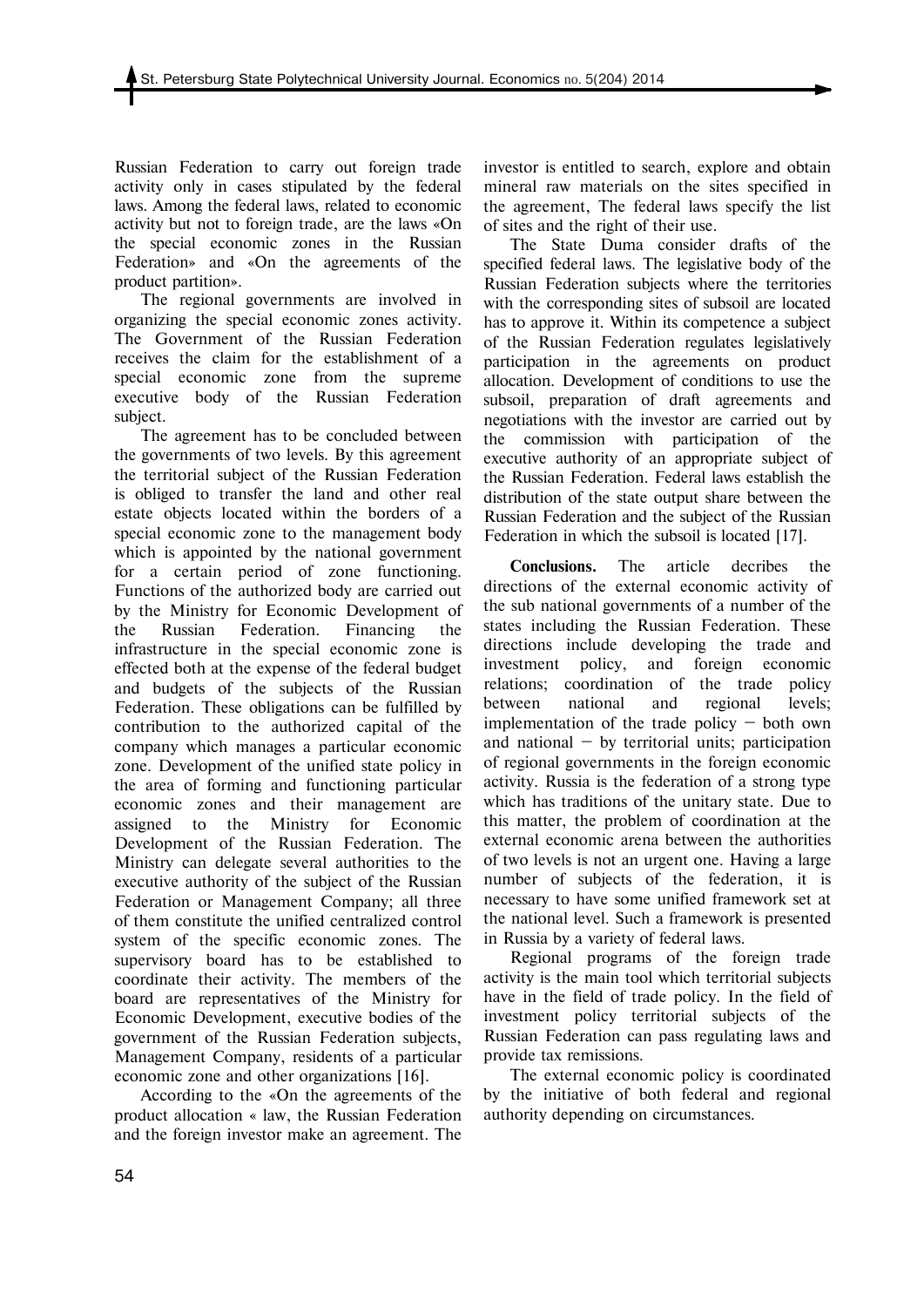However, international agreements, made by the regions, has to be also coordinated. This provides uniformity of the national state foreign policy.

The mechanism of the country's international economic policy at the regional level was developed with the analytical support of the OECD. The national government pays special attention to measures taken by territorial subjects of the Russian Federation during the periods of crises and also during the adaptation of the country to the WTO membership conditions. The analysis of the adaptation programs confirmed the OECD opinion. They are sure that the territories which actively develop external economic

relations recognize the advantages of trade liberalization.

The regional governments in the Russian Federation can't directly act as participants in the international economic activity if it isn't specified by laws. Laws determine such participation in the form of special economic zones management. These laws also allow them to obtain a part of the mineral resources within agreements on product allocation.

Thus, the present mechanisms created in the Russian Federation don't undermine the international obligations of the country. The experience of other countries reveals some directions for development of foreign economic relations in the Russian regions.

#### **REFERENCES**

1. **Nasyrov I.R.** Pravovyye aspekty mezhdunarodnogo sotrudnichestva regionov. *Zhurnal rossiyskogo prava*. 2006. № 2. S. 107—130. (rus)

2. **Kline J.M.** A new federalism for United States foreign policy. *International Journal*, Summer 1986, vol. XLI, no. 3, pp. 507—538.

3. **Gottmann J.** The Significance of Territory. Charlottesville. *The University Press of Virginia*, 1973.

4. **Irkhin I.V.** Kontseptsiya federalizma i praktika yeye voploshcheniya v sovremennom mire. *Konstitutsionnoye i munitsipalnoye pravo*. 2013. № 3. S. 51—55. (rus)

5. **Marsic T., Marko J.** The constitutional reform process in Bosnia and Herzegovina. *Policy department external policies. European parliament*, 2007. December, p. 2.

6. **Boyko Yu.P.** Federativnyye gosudarstva: yevropeyskiy opyt. *Istoriya gosudarstva i prava*. 2008. N<sup>o</sup> 7. S. 33–35. (rus)

7. **Hocking B.** Regional government and international affairs: foreign policy problem or deviant behavior. *International Journal*, 1986, vol. VXLI, no. 3, pp. 477—506.

8. **Feldman E.J., Feldman L.G.** «Quebec's Internationalization of North American Federalism». In «Perforated Sovereignties and International Relations: Trans-Sovereign Contacts of Sub national Governments. Eds. Ivo D. Duchasek, Daniel Latouche and Garth Stevenson. New York, Greenwood Press, 1988.

9. **Keefe J.** Canadian Federalism and International Trade agreements: evaluating three policy options for mitigating federal-provincial conflict. Spring, 2008. 132 p.

10. **Skoutaris N.** Comparing the Sub national Constitutional Space of the European Sub-State Entities in the Area of Foreign Affairs. *Perspectives on Federalism*, 2012, vol. 4, is. 2, pp. 239—268.

11. Ob osnovakh gosudarstvennogo regulirovaniya vneshnetorgovoy deyatelnosti: Feder. zakon no. 164-FZ ot 08.12.2003 g. (rus)

12. Ob inostrannoy investitsionnoy deyatelnosti v Respublike Bashkortostan: Zakon Respubliki Bashkortostan no. VS-6/35 ot 20.06.1991 g. (rus)

13. O koordinatsii mezhdunarodnykh i vneshneekonomicheskikh svyazey subyektov Rossiyskoy Federatsii: Feder. zakon no. 4-FZ ot 04.01.1999 g. (rus)

14. Trade Policies in Russia. The role of local and regional governments. OECD. 2003.

15. **Bernier L.** The Foreign Economic Policy of a Sub national State: the Case of Quebec. In «Perforated Sovereignties and International Relations: Trans-Sovereign Contacts of Sub national Governments. Eds. Ivo D. Duchasek, Daniel Latouche and Garth Stevenson. New York, Greenwood Press, 1988.

16. Ob osobykh ekonomicheskikh zonakh v Rossiyskoy Federatsii: Feder. zakon no. 116-FZ ot 22.07.2005 g. (rus)

#### **СПИСОК ЛИТЕРАТУРЫ**

1. **Насыров И.Р.** Правовые аспекты международного сотрудничества регионов // Журнал российского права. 2006. № 2. С. 107—130.

2. **Kline J.M.** A new federalism for United States foreign policy // International Journal. Summer 1986.

Vol. XLI, no. 3, pp. 507—538.

3. **Gottmann J.** The Significance of Territory. Charlottesville // The University Press of Virginia. 1973.

4. **Ирхин И.В.** Концепция федерализма и практика ее воплощения в современном мире //